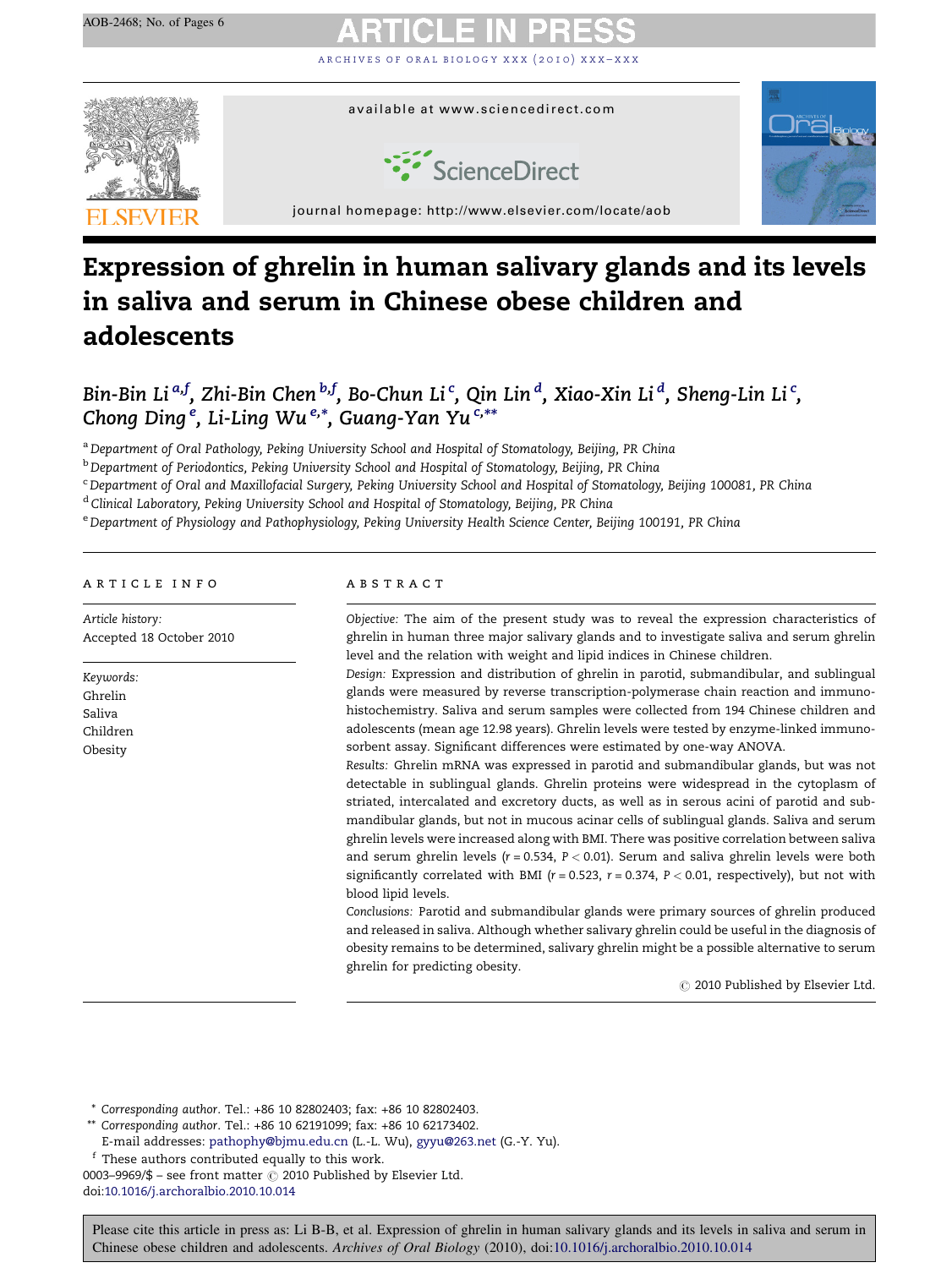2 **2 archives of oral biology xxx** (2010) xxx–xxx

# 1. Introduction

Overweight or obesity is a serious health issue, especially for children and adolescents. These age groups may be at greater risk of metabolic and cardiovascular complications, as well as increased mortality. The conditions are prevalent in economically developed as well as developing countries, such as China. $1-3$ 

Ghrelin is a human growth-hormone-releasing peptide with a stimulatory effect on food intake, energy expenditure and fat accumulation, and thereby contribute to the control of body weight gain.<sup>[4,5](#page-5-0)</sup> Synthesis of ghrelin occurs predominantly in epithelial cells lining the fundus of the stomach, with smaller amounts produced in the placenta, kidney, pituitary and hypothalamus. $6,7$  Human salivary glands such as the parotid, submandibular, and sublingual glands can also produce and release ghrelin.<sup>[8,9](#page-5-0)</sup> Most reports showed the close association of serum or plasma ghrelin levels and obesity and lipid metabolism disorders.<sup>10-15</sup> Ghrelin levels are decreased because of increased calorie intake in patients with obesity and increased during the fasting state and in patients with anorexia nervosa.[10](#page-5-0) Ghrelin administration was found to improve food intake and weight gain.  $^{\rm 11,12}$  $^{\rm 11,12}$  $^{\rm 11,12}$  Ghrelin injections in rats had a positive and cumulative effect on food intake, body weight, and retroperitoneal adipose tissue but not blood total cholesterol (TC), which suggests the positive association of ghrelin level and obesity.<sup>13</sup> However, the association of ghrelin level and obesity is a matter of debate. Nieminen and Mustonen<sup>[14](#page-5-0)</sup> found ghrelin levels correlated with the plasma level of high-density lipoprotein (HDL) in voles. Fagerberg et al.<sup>[15](#page-5-0)</sup> showed that although ghrelin level was positively related to levels of HDL, the association did not remain after adjustment for body fat. Park et al. $^{16}$  $^{16}$  $^{16}$  reported that fasting plasma ghrelin levels were negatively correlated with weight, body mass index (BMI), percent body fat, waist circumference, hip circumference, and triglyceride (TG) level and positively correlated with HDL level. In vitro, ghrelin was found to suppress an adipogenic effect.<sup>17</sup> Wang and Zhang<sup>18</sup> found plasma ghrelin level negatively related to weight, BMI and TC level.

Saliva is often used as a testing source.<sup>[19](#page-5-0)</sup> Saliva testing does not injure blood vessels of patients and avoids cross-infection. Therefore, saliva testing is preferred over blood testing, especially for children, adolescents and their families. Some reports suggest an association of ghrelin level in saliva and serum, in terms of the feasibility of saliva-testing replacing blood samples. Gröschl et al.<sup>[8](#page-5-0)</sup> found concentrations of ghrelin lower in saliva than in serum. However, Aydin et al.<sup>[9](#page-5-0)</sup> reported salivary ghrelin levels higher than plasma ghrelin levels, which is consistent with the work of Cetinkaya et al.<sup>[20](#page-5-0)</sup> Despite the above differences, saliva might be a possible alternative to serum for ghrelin testing because of the possible close relationship in levels. However, the results of these studies have been limited by the small sample sizes.

In the present study, we aimed to explore the expression pattern of ghrelin in 3 major salivary glands. We also aimed to investigate the association of salivary and serum ghrelin levels and the relation with body weight and lipid indices in a large sample of Chinese children and adolescents with different weights.

# 2. Materials and methods

# 2.1. Reverse transcription-polymerase chain reaction (RT-PCR)

Parotid, submandibular and sublingual glands excised during tumour surgery were used as the source of salivary gland tissue for this study. As malignant tissue is dissected with sufficient safety margins, some normal healthy tissue is included. Gland tissue confirmed to be histologically normal was selected for this study. Total RNA from glands was purified with the use of Trizol reagent (Invitrogen, Carlsbad, CA, USA) according to the manufacturer's instructions. RNA preparations were treated with DNase I to remove contamination by genomic DNA before RT-PCR. cDNA was prepared from  $4 \mu$ g of total RNA with use the of M-MLV reverse transcriptase (Promega, Madison, WI) and primed with oligo dT. PCR amplification involved 1 cycle at 94 °C for 5 min, then 40 cycles of 94 °C for 45 s, 55 °C for 45 s, and 72 °C for 45 s. The sense and antisense primers for ghrelin (NM\_000738), and β-actin were 5'-GCCCACCTGTCTGCAACC-CAGCTGA-3' and 5'-CTGGACTCTCTGGTGTTCAGG-3', 5'-TCCTCCCTGGAGAAGAGCTA-3' and 5'-TCAGGAGGAGCAAT-GATCTTG-3', respectively. ß-actin was used as an internal standard. The amplification products were visualized on 1.5% agarose gel with ethidium bromide and sequenced to confirm their identities.<sup>21</sup>

#### 2.2. Immunohistochemistry

Glandular tissue samples dissected from 10 human parotid, 10 submandibular, and 10 sublingual glands as described in Section 2.1 above were fixed in 10% (v/v) neutral buffered formalin, then dehydrated in a graded series of ethanol solutions and embedded in paraffin. The paraffin-embedded samples were cut into  $4 \mu m$  sections. The sections were deparaffinised in xylenes two times for 30 min each, hydrated gradually through graded series of alcohols (100% ethanol two times for 5 min each, then 95%, 85%, 75% ethanol for 5 min each time), and rinsed in distilled water for 1 min. Deparaffinised sections were treated with 3%  $H_2O_2$  for 10 min at 37 °C and then rinsed in phosphate balanced solution (PBS) three times for 5 min each time. Then the slides were incubated with normal serum for 1.5 h at 37 °C to block non-specific binding of antibody. After the sections were rinsed with buffer, rabbit anti-human ghrelin antiserum (Phoenix Pharmaceuticals, USA) was added and incubated for 2 h at room temperature in a humid box. After a buffer rinse, rhodamine red-tagged goat anti-rabbit IgG and peroxidase complex were applied. For the diaminobenzidine staining step, the slides were coloured for 40 s, and then the nucleus were counterstained with haematoxylin for 6 s. After a final washing step, the sections were put on coverslips and observed under a light microscope (Olympus CX31). For negative controls, the primary antibody was replaced with PBS.

#### 2.3. Study population and protocol

We included 194 healthy volunteers (range 7–18 years). They visited our hospital for orthodontic treatment. Standing height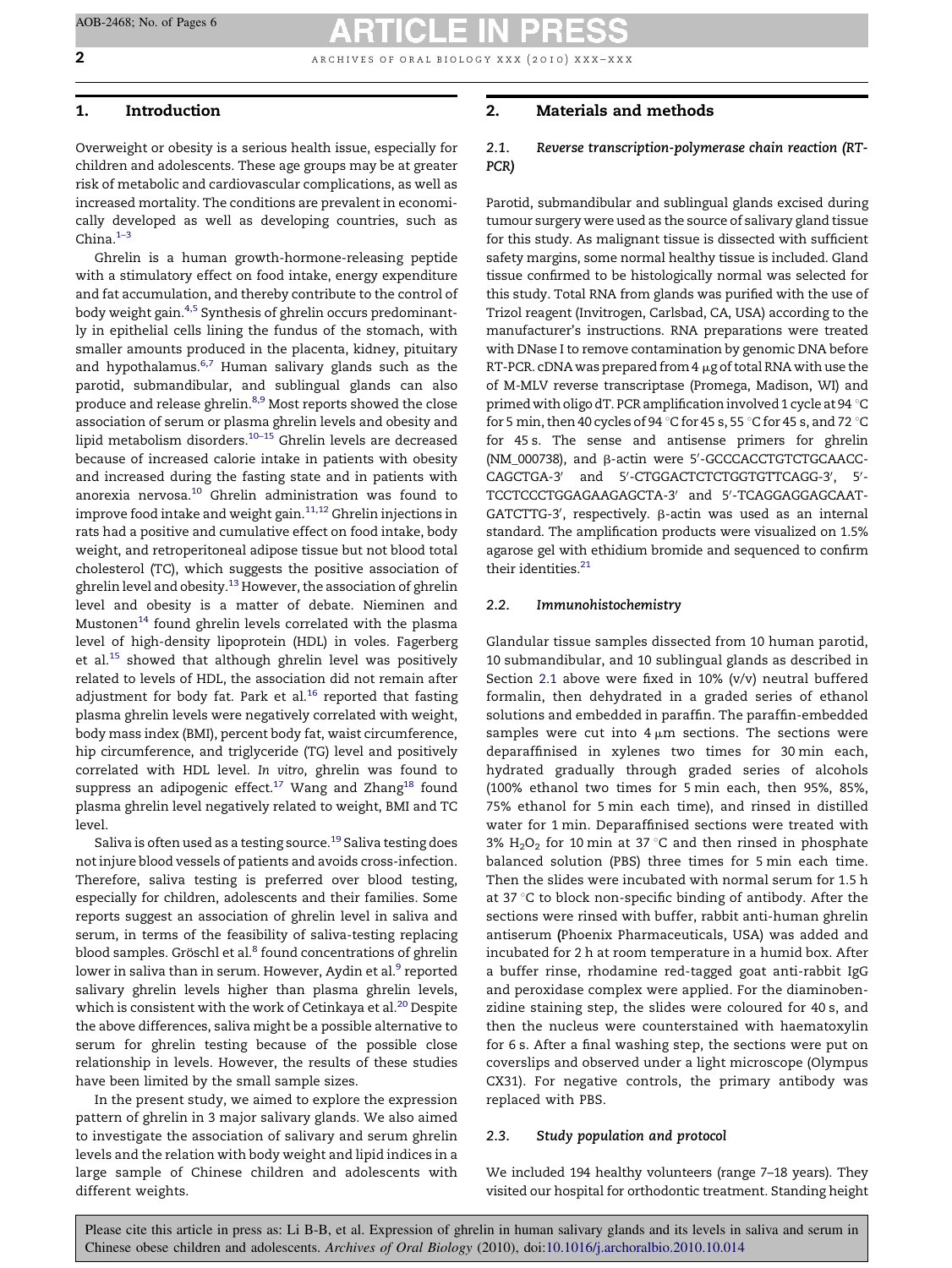and weight were measured, and BMI was calculated as BMI =  $kg/$  $\rm m^2$ . All measurements were obtained by the same experienced staff member. Subjects were not receiving regular medication and were systemically healthy without metabolic syndrome. Levels of alanine aminotransferase, serum total protein, serum albumin, and ratio of leukocytes to erythrocytes were within normal ranges, and subjects were negative for hepatitis B and C antigens. Subjects with secondary obesity induced by endocrine disease or with abnormal liver function or exposure to smoking were excluded. The research protocol was approved by Ethics Committee of Peking University Health Science Centre and all parents of volunteers signed an informed consent documents to participate in the study.

The BMI range varies with the age and sex of children and adolescents. According to the World Health Organization criteria for  $BMI<sub>1</sub><sup>22</sup>$  $BMI<sub>1</sub><sup>22</sup>$  $BMI<sub>1</sub><sup>22</sup>$  subjects were divided into 4 groups: lean  $(n = 79)$ , normal  $(n = 33)$ , overweight  $(n = 37)$  and obesity  $(n = 45)$ .

# 2.4. Saliva collection

Serum and saliva samples were collected simultaneously between 8:30 and 10:00 am. Subjects could not eat, drink, or smoke before the collection of saliva. Blood samples (2 ml) were collected into plastic EDTA-Na<sub>2</sub> tubes and centrifuged for 10 min at 5000 rpm at  $4^{\circ}$ C, and then serum samples were removed and transferred to new tubes.

Non-stimulated whole saliva was collected as routine. After subjects were advised to rinse their mouths with water thoroughly, they bent their heads forward for 10 min to allow saliva to flow into disposable cups. The saliva samples were immediately transferred into new tubes, centrifuged for 15 min at 1300 rpm at  $4^{\circ}$ C; the supernatant was removed and transferred to new tubes. The storage time in the  $4^{\circ}C$ environment was limited to 2 h. Each supernatant was divided into 4 aliquots, and all samples were stored at  $-$ 80 °C until analysis.

# 2.5. Enzyme-linked immunosorbent assay (ELISA) for ghrelin

The ghrelin level was measured with a commercial ELISA kit according to the manufacturer's instructions (USCN Life Science & Technology, USA) and the report of Germain et al.<sup>23</sup> Saliva and serum samples for each subject were measured simultaneously in the same experimental set. The minimum detectable dose of ghrelin for this assay was typically less than 7.8 pg/ml. The sensitivity of this assay was defined as the lowest detectable concentration that could be differentiated from zero. The detection range of this kit was 31.2–2000 pg/ml. The standard curve concentrations used for the ELISA were 2000, 1000, 500, 250, 125, 62.5, and 31.2 pg/ml. The linear results indicated the reliability of salivary and serum measurements.

# 2.6. Measurement of blood lipid levels

Levels of lipid metabolism indicators, such as TC, TG, HDL and LDL cholesterol, were all tested by use of the automatic analyzer HITACHI 7180 (Japan). TC and TG levels were measured by enzymatic colorimetry. HDL and LDL levels were determined by

the enzymatic clearance method. The reference values of TC, TG, HDL and LDL for healthy Chinese were 3.10–5.70, 0.45–1.70, 0.90–1.68 and 2.08–3.64 mmol/L, respectively.

#### 2.7. Statistical analysis

Statistical analysis involved use of SPSS v13.0 for Windows (SPSS Inc., Chicago, IL). All values were reported as means  $\pm$  SD. Significant differences were estimated by oneway ANOVA followed by the Student–Newman–Keuls test. LSD post hoc assay was used when equal variances were assumed, otherwise Dunnett's T3 test was used. Correlations were estimated by bivariate correlation analysis.  $P < 0.05$  was considered statistically significant.

### 3. Results

# 3.1. Expression and distribution of ghrelin

Expression of ghrelin mRNA was investigated in 3 human major salivary glands. As shown in Fig. 1, ghrelin mRNA was identified at the expected size of 137 bp in parotid and submandibular glands, whereas expression of ghrelin mRNA was not detectable in sublingual glands.

Immunohistochemistry demonstrated ghrelin distribution in the cytoplasm of striated and intercalated ducts of glands, as well as excretory ducts and some serous acini. In parotid gland ([Fig. 2A](#page-3-0)), ghrelin was expressed strongly in the striated and intercalated ducts, with weak staining in serous acini. This expression pattern was obvious in submandibular gland, cells throughout the entire duct system showed strong staining. However, in the structure of mixed acini, serous acinar cells were weak staining, whereas mucous acinar cells were not stained [\(Fig. 2B](#page-3-0)). In sublingual gland, staining in the striated ducts was weaker than those in parotid and submandibular glands, whereas mucous acini were not stained ([Fig. 2](#page-3-0)C).

### 3.2. Demographic characteristics and blood lipid levels

The demographic data for the 194 subjects are shown in [Table 1.](#page-4-0) The BMI values ranged from 11.53 to 33.98 kg/m<sup>2</sup>. The subjects were divided into 4 groups according to the World Health Organization criteria for BMI.<sup>[22](#page-5-0)</sup> The lipid profiles were given in [Table 2](#page-4-0). TC level in overweight group was higher than lean and normal-weight groups, however, the difference was not statistically significant. TC level of



Fig. 1 – RT-PCR analysis of mRNA expression of ghrelin in human salivary glands. Ghrelin mRNA was observed at the expected size of 137 bp in parotid and submandibular glands. Lane 1, DNA marker; lane 2, parotid gland; lane 3, submandibular gland; lane 4, sublingual gland.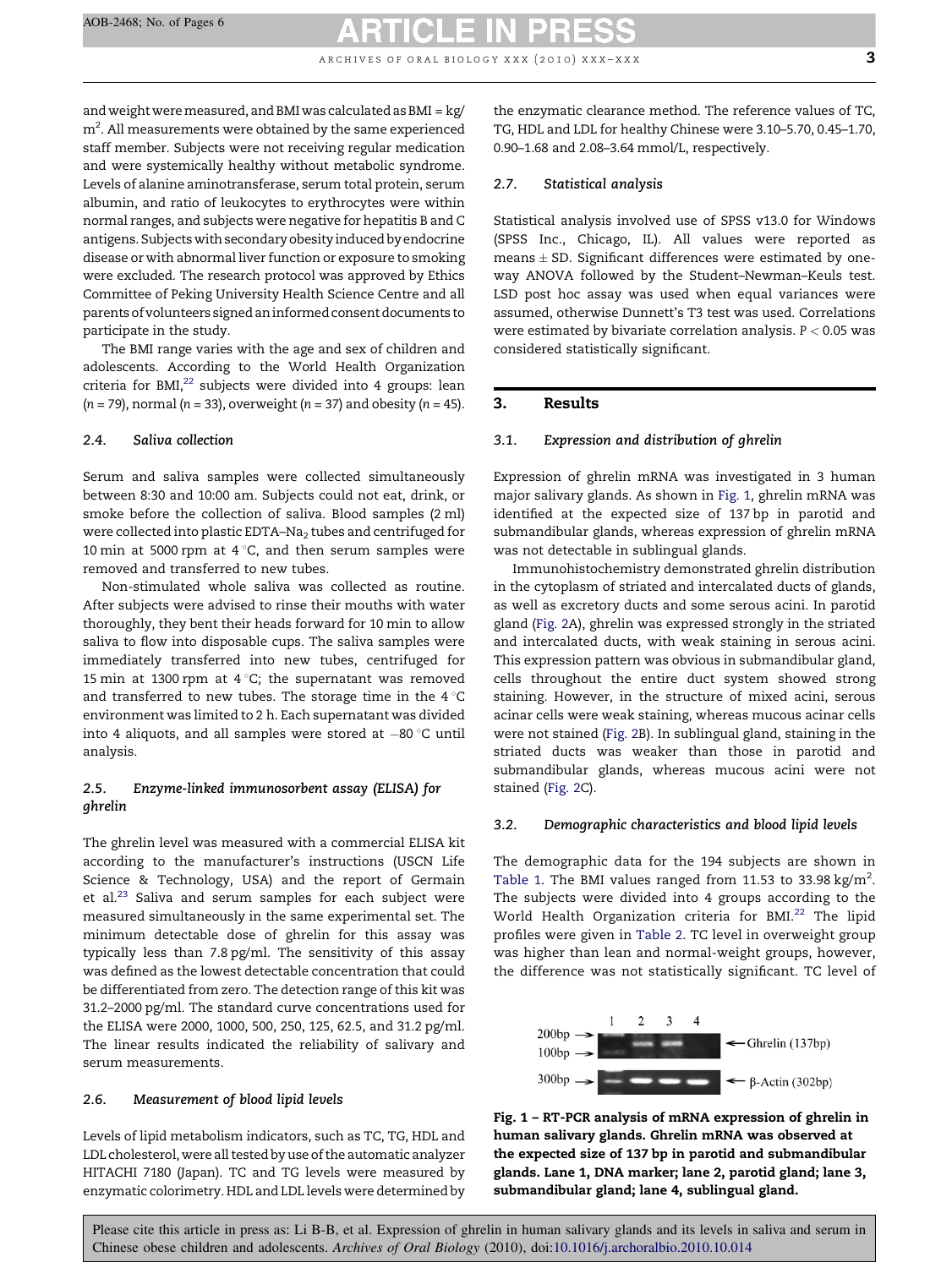<span id="page-3-0"></span>**4** archives of oral biology xxx (2010) xxx–xxx



Fig. 2 – Ghrelin expression in parotid (A), submandibular (B) and sublingual (C) glands. Ghrelin protein was strongly positively stained in the striated ducts (SD), intercalated ducts (ID) and excretory ducts (ED), whilst weakly stained in serous acini (SA) and no stain in mucous acini (MA). The contrast of SA and MA was obvious in the structure of mixed acini (MXA) in submandibular glands. Magnification 200×.

obese subjects was higher than lean and normal subjects  $(P < 0.05)$ . TG level was significantly higher for overweight than lean and normal subjects ( $P < 0.05$ ), and further increased in obese subjects ( $P < 0.01$ ). Moreover, the obese subjects had lower HDL cholesterol levels and higher LDL cholesterol levels than those of lean subjects ( $P < 0.05$  or



Fig. 3 – Ghrelin levels in serum and saliva of subjects. Values are mean  $\pm$  SD. \*\*P < 0.01 compared with serum ghrelin levels between same BMI groups. # P < 0.05 and  $^{ \overline{\# }\# }P<0.01$  compared with serum ghrelin level of lean group.  $\dagger$ P < 0.05 and  $\dagger$ TP < 0.01 compared with saliva ghrelin level of lean group (one-way ANOVA followed by the Student–Newman–Keuls test).

P < 0.01). HDL and LDL cholesterol levels did not differ significantly between normal and overweight groups.

#### 3.3. Serum and saliva ghrelin levels

Concentrations of serum ghrelin ranged from 0.87 to 434.28 pg/ ml and concentrations of salivary ghrelin ranged from 0.06 to 1602.97 pg/ml amongst 194 subjects. The ghrelin level in serum was significantly lower than that in saliva  $(67.98 \pm 75.90$  vs.  $211.61 \pm 356.21$  pg/ml, P < 0.01), but the variance of the latter was also larger than that of the former. When the subjects were divided into groups according to their BMI, the results showed that serum ghrelin level for lean subjectswas significantly lower than those in normal-weight ( $P < 0.05$ ), overweight ( $P < 0.01$ ), and obese subjects ( $P < 0.01$ ) (Fig. 3). The saliva ghrelin level was also lower for lean subjects than for the other 3 groups (P < 0.05,  $P < 0.05$ , and  $P < 0.01$ , respectively). There was a significant linear correlation between salivary and serum ghrelin ( $r = 0.534$ ,  $P < 0.01$ ). Additionally, both serum and saliva ghrelin levels were significantly correlated with BMI ( $r = 0.523$  or  $r = 0.374$ ,  $P < 0.01$ , respectively). However, serum and salivary ghrelin levels were not associated with levels of lipid metabolism markers.

# 4. Discussion

It has been reported that expressions of ghrelin mRNA and protein were detected in human parotid, submandibular, and sublingual glands.<sup>[8](#page-5-0)</sup> In the present study, we confirmed that ghrelin was mainly expressed in human parotid and submandibular gland, whereas expression of ghrelin was much weak or even not detectable in sublingual glands. Parotid gland is composed of serous acini, submandibular gland contains mixed acini, whereas sublingual gland is composed of mucous acini. Immunohistochemistry further demonstrated that ghrelin was widespread in striated, intercalated, and excretory ducts, as well as serous acinar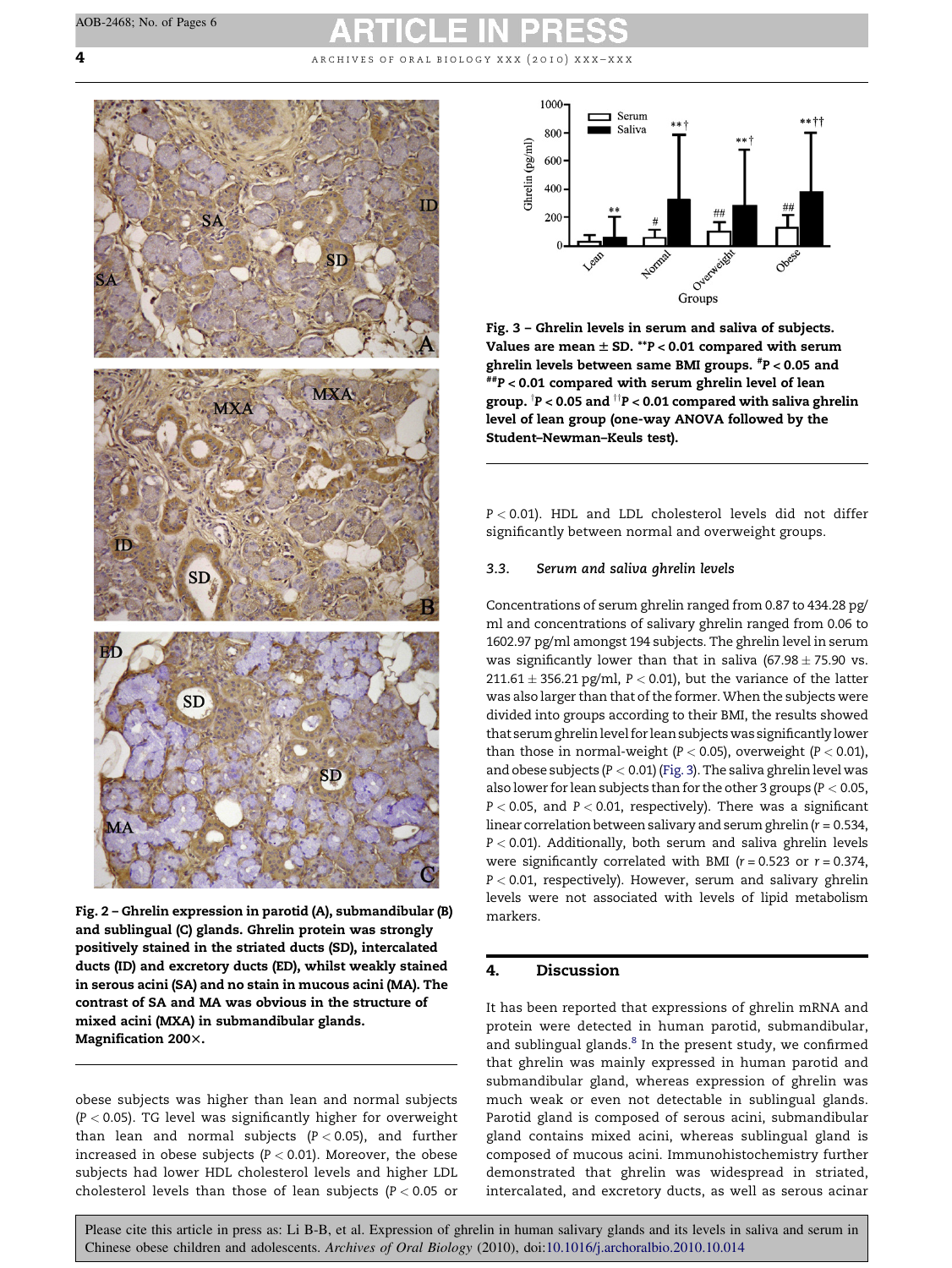ARCHIVES OF ORAL BIOLOGY XXX (2010) XXX–XXX  $\overline{5}$ 

<span id="page-4-0"></span>

| Table 1 - Demographic characteristics of subjects. |                 |                   |                       |                  |                   |  |  |
|----------------------------------------------------|-----------------|-------------------|-----------------------|------------------|-------------------|--|--|
| Parameters                                         | Lean $(n = 79)$ | Normal $(n = 33)$ | Overweight $(n = 37)$ | Obese $(n = 45)$ | Total $(n = 194)$ |  |  |
| Gender (no. boys/girls)                            | 29/50           | 14/19             | 23/14                 | 38/7             | 104/90            |  |  |
| Age (yrs)                                          | $12.51 + 2.18$  | $13.06 + 2.12$    | $13.49 + 2.10$        | $13.36 + 2.41$   | $12.98 + 2.23$    |  |  |
| Weight (kg)                                        | $42.00 + 9.66$  | $54.44 + 10.32$   | $65.83 + 10.65$       | $78.83 + 15.25$  | $57.17 + 18.65$   |  |  |
| Height (m)                                         | $1.56 \pm 0.11$ | $1.60 \pm 0.10$   | $1.63 \pm 0.10$       | $1.65 + 0.12$    | $1.60 \pm 0.11$   |  |  |
| BMI $(kg/m2)$                                      | $16.94 + 2.03$  | $21.17 + 1.88$    | $24.62 + 1.97$        | $28.63 + 2.73$   | $21.82 \pm 5.17$  |  |  |

Data are means ± SD unless indicated. BMI: body mass index. The grouping of subjects was according to the World Health Organization criteria for BMI.<sup>[22](#page-5-0)</sup>

| Table 2 - Lipid metabolism indicators. |                 |                   |                                |                                  |  |  |  |
|----------------------------------------|-----------------|-------------------|--------------------------------|----------------------------------|--|--|--|
| Indicators                             | Lean $(n = 18)$ | Normal $(n = 19)$ | Overweight $(n = 28)$          | Obese $(n = 41)$                 |  |  |  |
| TC (mmol/L)                            | $3.83 \pm 0.56$ | $3.84 \pm 0.60$   | $4.10 \pm 0.44$                | $4.19 + 0.77^{*}$                |  |  |  |
| TG (mmol/L)                            | $1.22 \pm 0.32$ | $1.17 \pm 0.38$   | $1.52 \pm 0.45$ <sup>*,†</sup> | $1.73 \pm 0.82$ <sup>**,††</sup> |  |  |  |
| HDL (mmol/L)                           | $1.44 \pm 0.27$ | $1.34 + 0.27$     | $1.34 + 0.18$                  | $1.30 \pm 0.23$ <sup>*</sup>     |  |  |  |
| LDL (mmol/L)                           | $1.93 \pm 0.38$ | $2.22 + 0.62$     | $2.28 \pm 0.54$                | $2.42 \pm 0.67$ <sup>**</sup>    |  |  |  |

TC: total cholesterol; TG: triglyderide; HDL: high-density lipoprotein; LDL: low-density lipoprotein. The grouping of subjects was according to the World Health Organization criteria for BMI.<sup>[22](#page-5-0)</sup> Values are means  $\pm$  SD.

 $P < 0.05$ .

 $^*$  P  $<$  0.01 compared with lean group.

 $\dagger$  P < 0.05.

 $\uparrow$  P < 0.01 compared with normal group (one-way ANOVA followed by the Student–Newman–Keuls test).

cells, but not mucous acinar cells, suggesting that parotid and submandibular glands were primary sources of ghrelin produced and released in saliva.

The values of serum and saliva ghrelin are varied in the literature. The present data showed that serum ghrelin  $(67.98 \pm 75.90 \text{ pg/ml})$  and saliva ghrelin  $(211.61 \pm 356.21 \text{ pg/ml})$ levels in Chinese children and adolescents were similar to those from other published reports, $9,20,24$  and saliva ghrelin level was higher than serum level. Gröschl et al. $8$  reported that the concentration of total ghrelin in saliva ranged from 10 to 198 pg/ ml, which was lower than that in serum. However, another study indicated that saliva ghrelin levels  $(190.3 \pm 80.2 \text{ pg/ml})$ were higher than plasma levels  $(120.4 \pm 35.7 \text{ pg/ml})$  in young males.<sup>9</sup>These discrepancies may be associated with a multitude of factors such as different treatments of the samples, storage time, reagents, or the selection of subject population.

Studies have shown lower ghrelin concentrations in obese than lean subjects.<sup>[8,25,26](#page-5-0)</sup> Aydin et al. found that saliva ghrelin level was lower in obese and non-obese subjects with type II diabetes than in controls.<sup>[27](#page-5-0)</sup> Fagerberg et al.<sup>[15](#page-5-0)</sup> reported that ghrelin level negatively correlated with body fat and waist circumference. Body fatness was the strongest determinant of circulating ghrelin level. BMI does not indicate body fat directly, but research has shown that BMI is correlated with direct measures of body fat.<sup>[28](#page-5-0)</sup> BMI is a reliable indicator of body fatness for most children and adolescents. Additionally, BMI is an inexpensive and easy-to-perform method of screening for weight categories that may lead to health problems. The pathogenesis of obesity has not yet been fully elucidated. In the present study, salivary and serum ghrelin levels were significantly correlated with BMI but not TC, TG, HDL, or LDL levels. Saliva has been increasingly used as a diagnostic fluid and in predictions of disease progression in the last decade.<sup>[29](#page-5-0)</sup> Measurement of ghrelin in saliva is noninvasive, simple, and in general preferred by patients. The

results showed that serum and saliva ghrelin levels were correlated with BMI, suggesting salivary collection may be an acceptable alternative to serum sampling. However, saliva ghrelin values were subject to variation, so the stability of saliva data should be improved.

# 5. Conclusion

Our data demonstrate that parotid and submandibular glands were primary sources of ghrelin produced and released in saliva. Ghrelin was mainly located in the entire duct system and in serous acinar cells, but not in mucous acinar cells. Saliva ghrelin level was correlated with serum ghrelin level and BMI, suggesting salivary ghrelin might be a possible alternative to serum ghrelin for predicting obesity.

# Funding

This study was supported by grants from the National Natural Science Foundation of China (No. 30370102) and Ministry of Education (20050001113).

### Competing interests

The authors have no conflicts of interest to disclose.

### Ethical approval

The study was approved by Ethics Committee of Peking University Health Science Center and all parents of volunteers signed an informed consent documents.